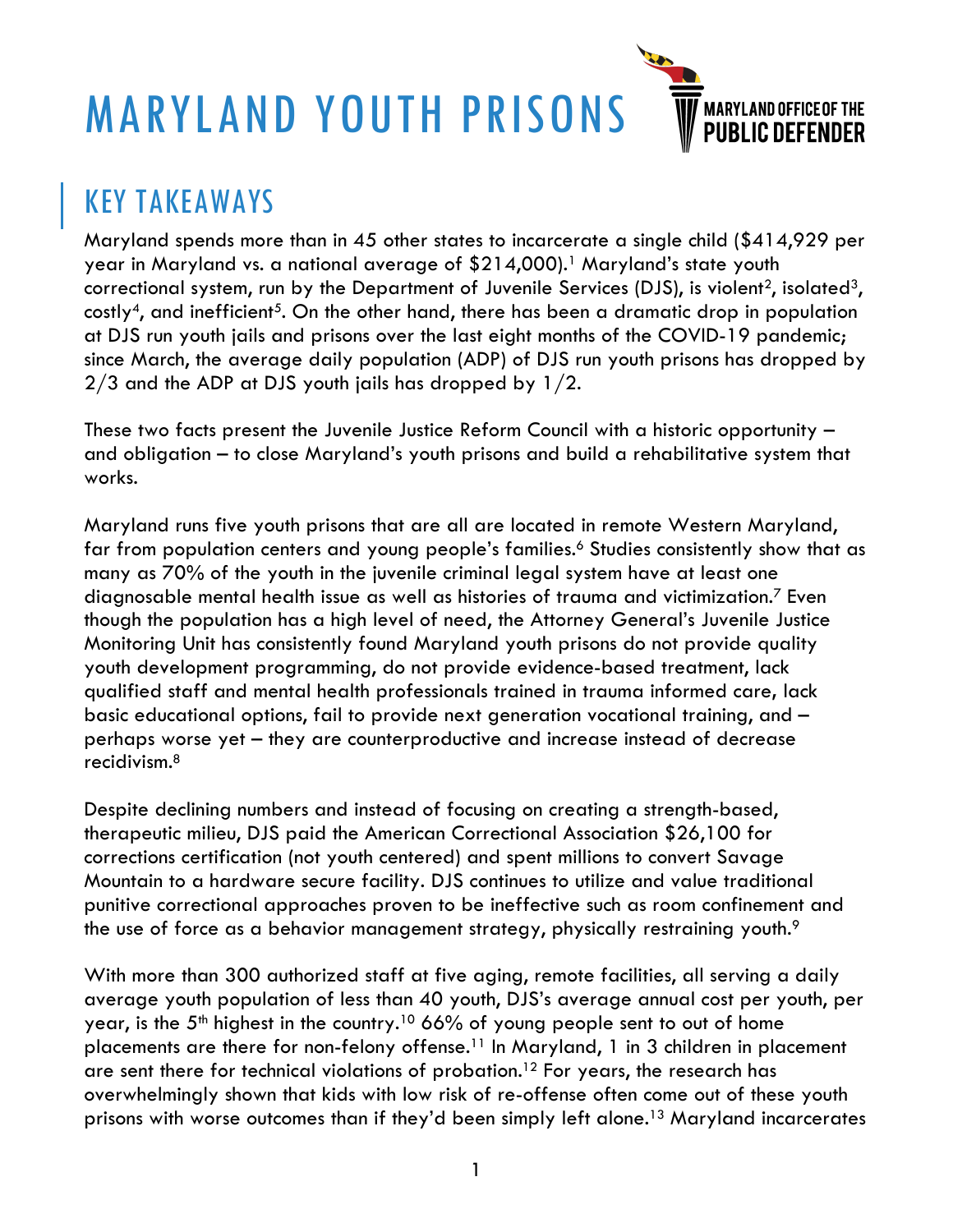low level, low risk young people at an alarmingly high rate<sup>14</sup> and then provides them minimal programming, based on superficial group interventions that do not work. Thus, young people return worse off than they departed, putting those kids – and our communities – at risk.



Evidence-based alternatives to youth prisons – like Functional Family Therapy, Multisystemic therapy, restorative justice, and multidimensional foster care yield a return on the state's investment and are proven to reduce recidivism rates by 10, 50, and even 70% when implemented correctly.15

It is time for Maryland to close its ineffective, outdated, expensive youth prisons. Jurisdictions around the country – from California to Texas to New York to New Hampshire - have done just that. <sup>16</sup> In New York, the governor commissioned a task force much like the JJRC, in 2008, to evaluate the effectiveness of New York State's juvenile justice system – especially out-of-home placement for youth. At the end of their work, the Task force declared:

New York State's juvenile justice system has two primary responsibilities: to keep the public safe and to care for and rehabilitate young people. Since the 1980s, this system has relied on a punitive, corrections-based model to meet these responsibilities. On both counts this model has failed.

New York City expanded evidence-based and community-based alternatives to placement and merged the Dept. of Juvenile Justice and the Administration for Children's Services (ACS). The merger created a Division of Youth and Family Justice which allowed the new agency to "draw on the approaches, services, and relationships ACS had cultivated through its delivery of child welfare services."

In less than a decade, DYFJ drastically cut the number of youth committed to out of home placement and closed the costly and ineffective youth prisons that operated far from young people's homes and community. Close to Home now operates two kinds of facilities inside city limits: Non-Secure Placements (NSPs) are small (8-13 bed) home-like facilities that house youth who judges determine are in need of out-of-home placement. Many programs are operated in retrofitted homes and brownstones throughout New York City's five boroughs; and Limited-Secure Placements (LSPs) are small (6-20 bed) placement facilities that have more restrictive security features than NSPs and are generally reserved for youth who are determined to be higher risk youth. This seemingly radical solution was actually a rational and data-driven approach to the exact problem facing Maryland today.

Maryland is a decade behind, but there is no doubt we should steer the course for the same destination.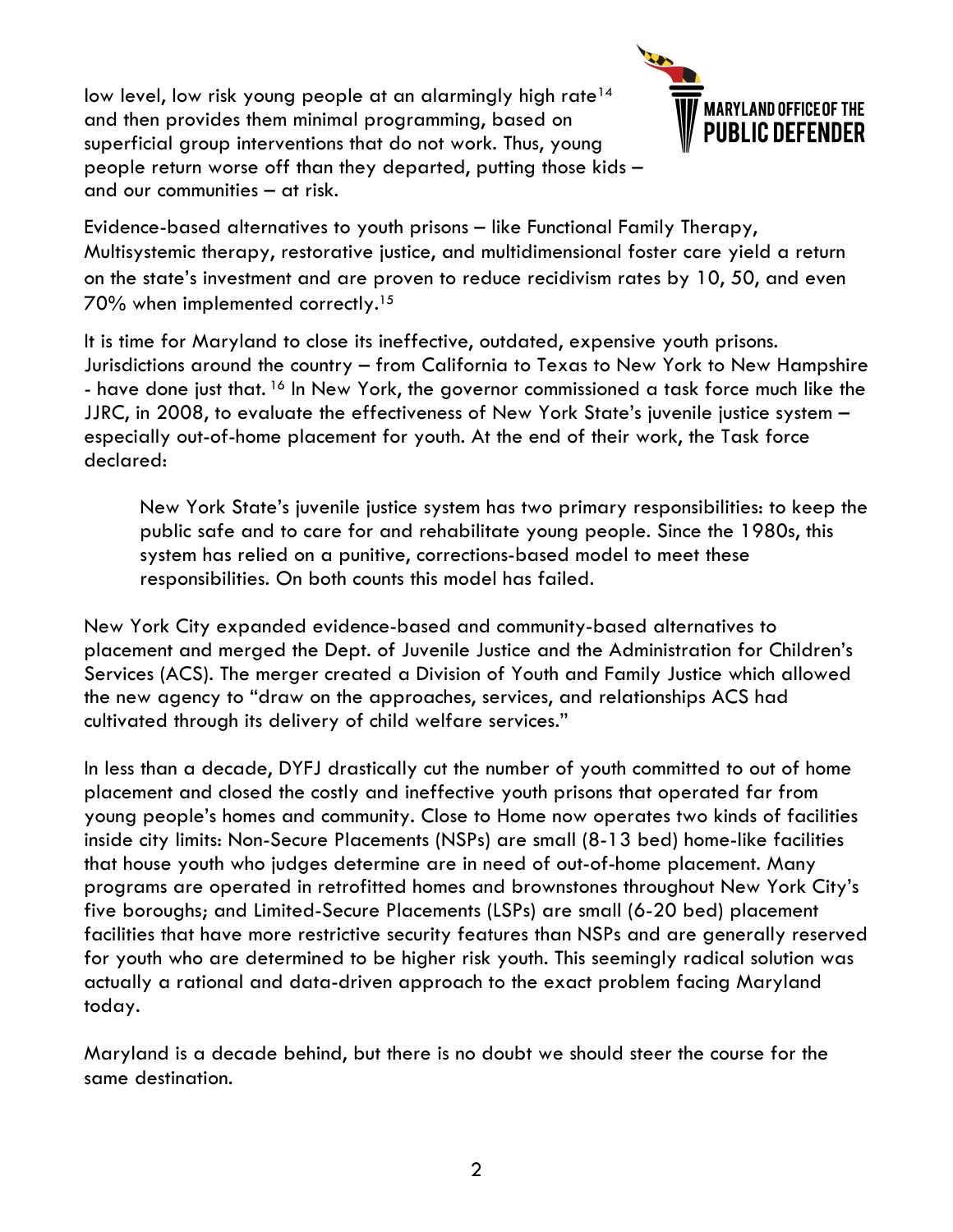# WHAT WORKS



- **Keeping Low Level Offenders Out of Youth Prisons**
- **Support Youth in their Homes and Communities** Communitybased alternatives to incarceration and nonresidential, community-based services that serve youth and their families in their homes and communities
- **Continuum of Evidence-Informed Placements for Youth that Cannot Safely Remain in their Homes** All facilities that house children involved in the juvenile justice system should be fewer than 24 beds, provide evidence-based, focus on positive youth development, be "home-like" settings, and should be regionally based so that families do not have to travel more than an hour to stay connected to their child.
- **Evidence-Based Programming**  Data-driven, evidence-based programming that is culturally responsive for justiceinvolved youth increases chances of long-term success and decreased delinquent behavior.
- **Quality educational opportunities and vocational training options**
- **Small, home-like facilities staffed by qualified professionals for young people who cannot be safely maintained in their own homes**

## WHAT MARYLAND HAS

- **A system that sends a large number of low-risk youth to prison for low-level offenses.**
- **Large, congregant youth prisons in remote locations that employ ineffective, superficial group interventions.**
- **Policies that endanger youth safety and further traumatize young people.**
- **Corrections-based sanctions that limit connection to family and community.**
- **Staff that lack training and education in youth development.**
- **Schools with limited course offerings and inadequate staff.**
- **Inadequate and uneven community-based out of home placements.**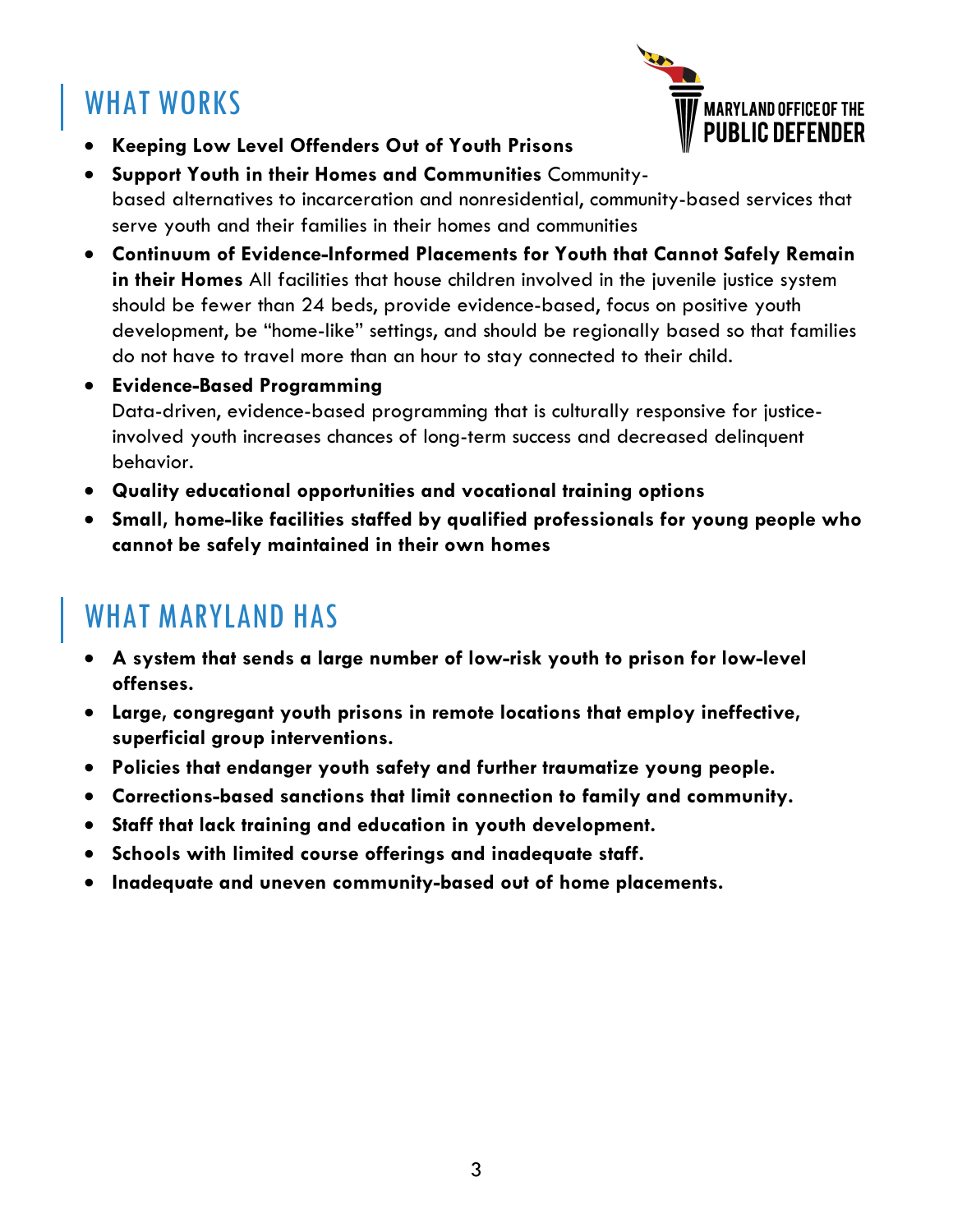

# RECOMMENDATIONS

- 1. Prohibit youth who are adjudicated delinquent for misdemeanor offenses and violations of probation from being committed for out of home placement.
- 2. Establish a plan to close DJS run youth prisons and create regional, community-based alternatives to incarceration. Ensure every county has access to nonresidential, community-based services that employ evidence-based, culturally competent programming.
- 3. Require all DJS run youth facilities and all DJS contracted facilities to employ evidence-based programming, focused on positive youth development.
- 4. Establish requirements for adequate clinical, mental health, and positive youth development staff who have necessary education, training, and background in education, child development, social work, or equivalent fields.
- 5. Require access to comprehensive educational programming.
- 6. Require every DJS facility and contracted program to offer access to Technical and Vocational Education and Training (TVET) with highly qualified teachers and on-the-job training.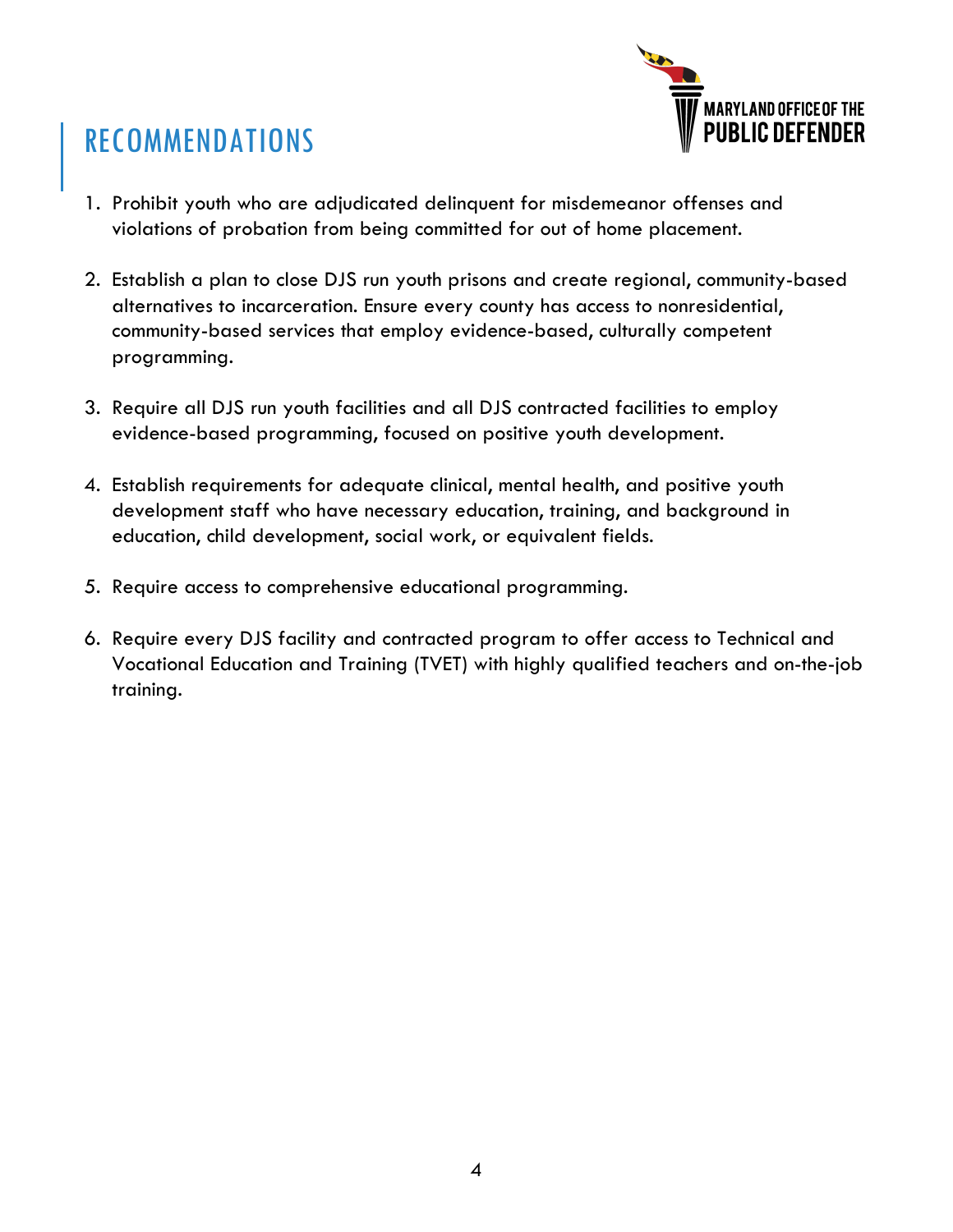# LITERATURE REVIEW



#### Implementation of New York's Close to Home Initiative: A New Model for Youth Justice, Center for Children's Law & Policy, Feb. 2018 [PDF]

Describes how NYC's Close to Home legislation achieved its two fundamental objectives: removing New York City youth from large, dangerous, expensive and ineffective facilities far from their homes; and bringing the great majority of New York City youth home to the city or the immediate area. The ultimate goal: increasing opportunities for parents, caregivers and other relatives to stay connected to their children and play a vital shortand long-term role in their treatment and rehabilitation.

#### California SB823 [PDF]

Starting July 1, 2021, California will begin to phase out the Division of Juvenile Justice (DJJ) by halting all transfers of youth from California's counties to the state's three remaining youth prisons. Once the pipeline of transfers to DJJ is shut, kids who previous would have been sent to the state facilities, will instead remain in local settings closer to their families and communities. In order to provide oversight for this youth justice "realignment," the law also mandates the creation of the Office of Youth and Community Restoration, a new state entity that will have the job of guiding the various counties in creating a system of care, supervision, healing, and rehabilitative programs for the youth who, in the past, would otherwise have been sent to the soon-to-be-closed state facilities. Finally, the bill creates a Juvenile Justice Realignment Block Grant program to provide the needed funds for the state's 58 counties in order to finance this reimagined approach to youth justice.

#### Colorado HB 1329 [PDF]

Bill seeks to improve treatment of confined youth with public reporting on use of force by Division of Youth Corrections staff, local citizen "community boards" with the right to access youth facilities, and a comprehensive study of the Division's policies and practices with recommendations for bringing them into line with best practices.

#### Nevada AB 180 [PDF]

A Juvenile Justice Bill of Rights – mandates that detention facilities inform youth and their guardians of a youth's right to be treated with dignity and respect, to receive healthcare, food, and education, and to be free from abuse. Youth who believe their rights are violated have the right to file a grievance for redress.

#### ReDeploy Illinois [PDF]

In 2014, Illinois established a program to encourage the deinstitutionalization of juvenile offenders by establishing projects in counties or groups of counties that reallocate State funds from juvenile correctional confinement to local jurisdictions, to establish a continuum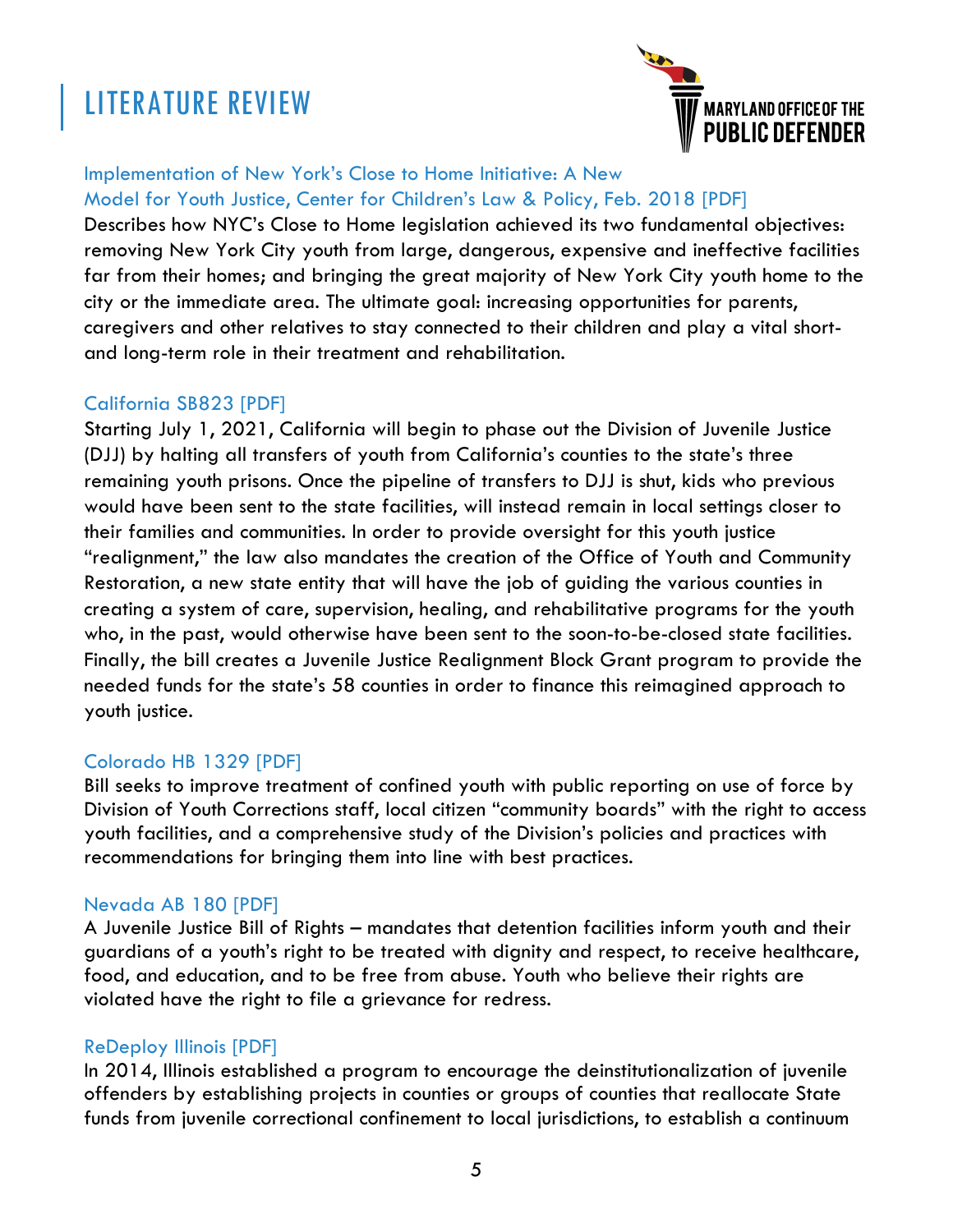of local, community-based sanctions and treatment alternatives for juvenile offenders who would be incarcerated if those local services and sanctions did not exist. It is also offers alternatives to avoid commitment to the Department of Juvenile Justice, to direct



child welfare services for minors charged with a criminal offense or adjudicated delinquent. The allotment of funds to counties are based formula that rewards local jurisdictions for the establishment or expansion of local alternatives to incarceration, and requires them to pay for utilization of incarceration as a sanction.

#### Illinois Public Act 99-0268 [PDF]

In 2016, Illinois passed a measure that prevents juvenile misdemeanants from being committed to the Illinois Department of Juvenile Justice.

#### Oregon Safety and Savings Act - HB 3078 - 2018 [PDF]

Adds \$7 million to \$40 million in grant funds dedicated to diverting and shortening prison sentences for youth and adults. Part of the funding will be directed to Second Look, which will allow some youth who were sentenced as adults to serve the second half of their sentence under supervision in their community. This expansion nearly doubles the number of youth who can access Second Look, broadening the model for further adoption throughout the state.

#### Closer to Home: An Analysis of the State and Local Impact of the Texas Juvenile Justice Reforms, Council of State Governments, January 2015 [PDF]

A first-of-its-kind study of Texas youth involved with the juvenile justice system shows that juveniles under community-based supervision are far less likely to reoffend than youth with very similar profiles who are confined in state correctional facilities.

#### Getting it Right: Realigning Juvenile Corrections in Ohio to Reinvest in What Works, Schubert Center for Child Studies, Case Western Reserve University, January 2015 [PDF] Ohio offers a promising example of juvenile justice system realignment and reinvestment efforts and may serve as a model for others interested in a collaborative approach to policy change and ultimately, better results for those involved in the juvenile justice system. This brief highlights the importance of fiscal realignment and incentive strategies to invest in effective community-based programming as well as the critical need for effective statelocal partnerships with juvenile courts and providers, among others, to ensure the best outcomes for young people and communities.

#### Impact/Justice, Nothing Good Happens in There: Closing & Repurposing Youth Detention Facilities in California (July 2019.) [PDF]

#### Unbalanced Juvenile Justice Mapping Tool, Burns Institute, 2014 [PDF]

To help you better understand racial and ethnic disparities and how juvenile justice is being administered in your county, state, and nationwide, this interactive tools provide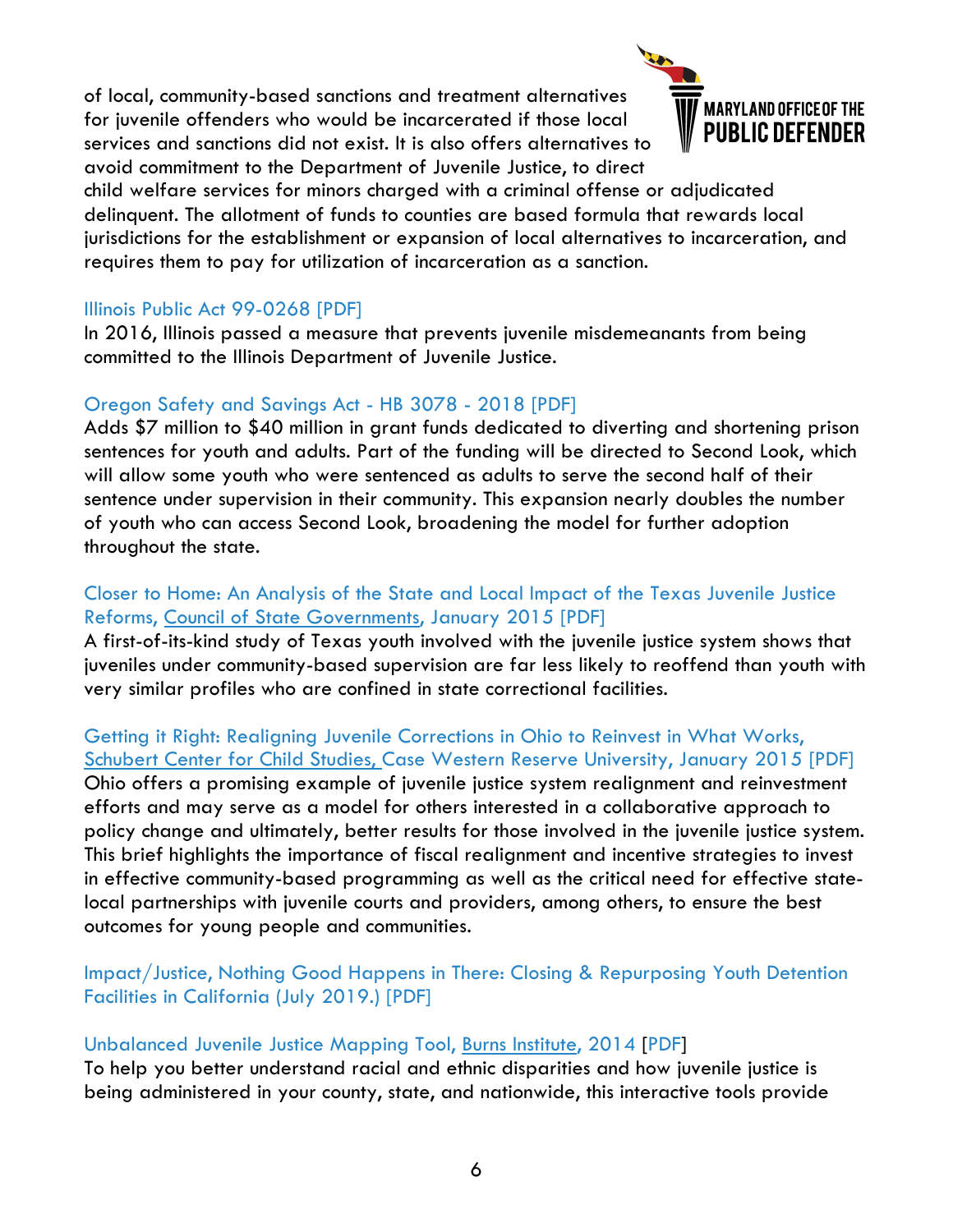customizable searches to explore detention rates and disparities between youth of color and their white counterparts across the United States.



#### Burning Down the House, Nell Bernstein, 2014 [PDF]

In a clear-eyed indictment of the juvenile justice system run amok, journalist Nell Bernstein shows that there is no right way to lock up a child. Too many children will never recover from the experience, creating a cycle that leaves the public less safe. The youth describe in their own words their fight to maintain their humanity and protect their individuality in that would deny both.

#### Sticker Shock: Calculating the Full Price Tag For Youth Incarceration, Justice Policy Institute, December 2014 [PDF]

Thirty-three U.S. states and jurisdictions spend \$100,000 or more annually to incarcerate a young person, and continue to generate outcomes that result in even greater costs. Consequences of incarcerating young people could cost taxpayers \$8 billion to \$21 billion each year.

#### The Comeback States: Reducing Juvenile Incarceration in the United States, National Juvenile Justice Network, 2013 [PDF]

A quiet revolution to reverse the trend of incarcerating youth has brought together advocates and policymakers across a broad spectrum of ideologies. Youth being incarcerated dropped to nearly 40 percent nationwide, but there's still progress to be made.

#### No Place for Kids: The Case for Reducing Juvenile Incarceration, Annie E. Casey Foundation, October 2011 [PDF]

Backed with an array of research, the case against America's youth prisons and correctional training schools can be neatly summarized in five words: dangerous, ineffective, unnecessary, wasteful and inadequate. This report highlights successful reform efforts from several states and provides recommendations for how states can reduce juvenile incarceration rates and redesign their juvenile correction systems to better serve young people and the public.

#### Bringing Youth Home: A National Movement to Increase Public Safety, Rehabilitate Youth and Save Money, National Juvenile Justice Network, July 2011 [PDF]

Due to the squeeze of shrunken budgets, that is more reason than ever to reduce the numbers of incarcerated youth. Ample evidence from many states shows that such population reductions do not have negative consequences, but instead serve as a means to reduce spending while treating youth in a more appropriate and effective way.

#### Re-Examining Juvenile Incarceration, The Pew Charitable Trusts, April 2015 [PDF]

A growing body of research demonstrates that for many juvenile offenders, lengthy outof-home placements in secure corrections or other residential facilities fail to produce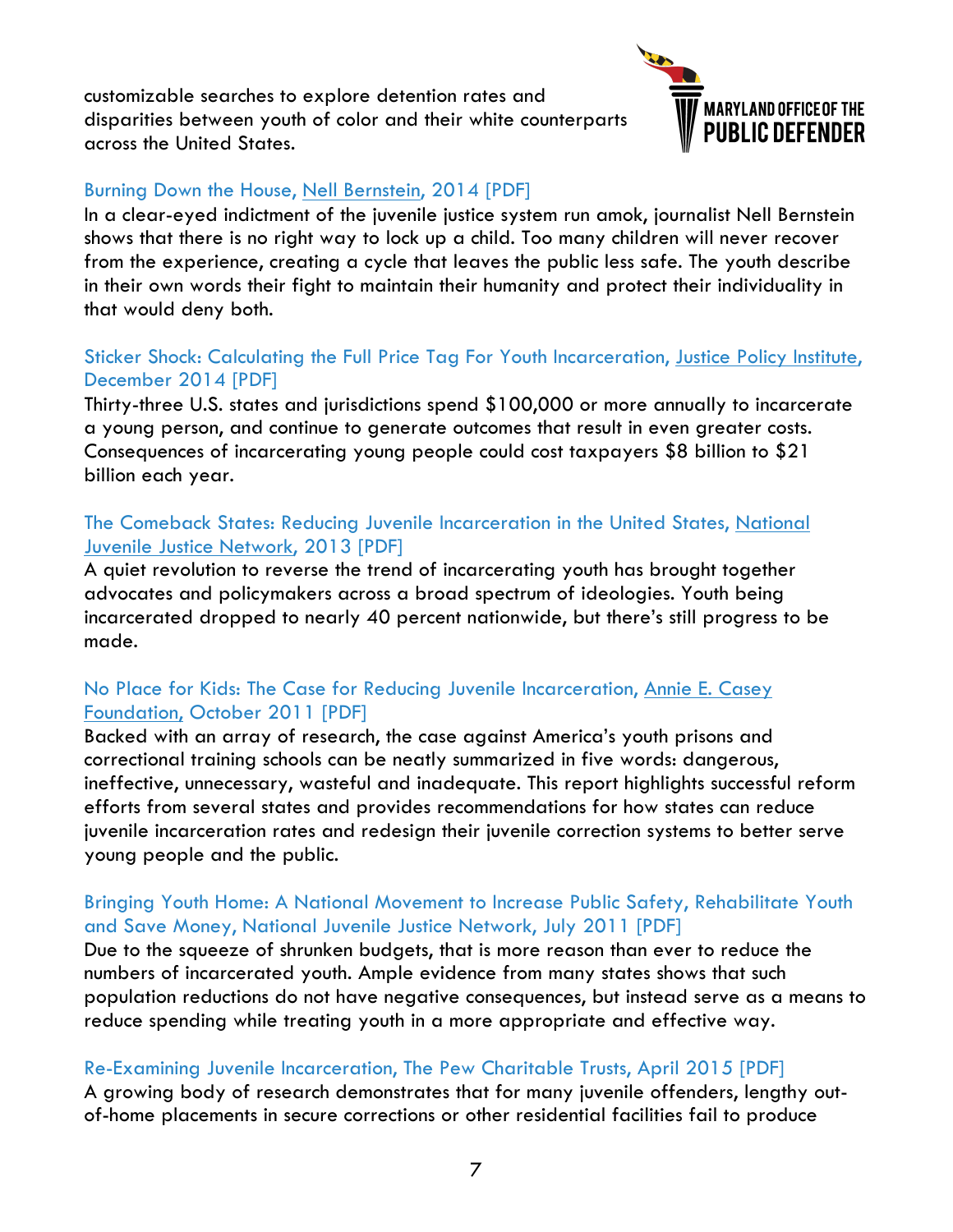better outcomes than alternative sanctions. Seeking to reduce recidivism and achieve better returns on their juvenile justice spending, several states have recently enacted laws that limit which youth can be committed to these facilities and moderates the length of time they can spend there.



#### Safely Home**,** Youth Advocate Programs Policy and Advocacy Center, June 2014 [PDF]

Safely Home describes how communities and systems can safely support high-need youth in their homes and communities, focusing on the elements of effective community-based alternatives for high and complex need youth in the juvenile justice system. These youth are not lost causes. With the right supports, they can live safely at home with their families and in their communities, not in isolation.

Pioneers of Youth Justice Reform: Achieving System Change Using Resolution, Reinvestment, and Realignment Strategies, Research and Evaluation Center at John Jay College of Criminal Justice, City University of New York, July 2012 [PDF].

#### The Costs of Confinement: Why Good Juvenile Justice Policies Make Good Fiscal Sense, Justice Policy Institute, May 2009 [PDF]

This policy brief details how states can see a net reduction in costs by moving expenditures away from large, congruent care facilities (often called "training schools") for youth and investing in community-based alternatives. Such a resource realignment can reap better results for communities, taxpayers, and children. Evidence is growing that there are costeffective policies and programs for intervening in the lives of delinquent youth which actually improve community safety and outcomes for children.

#### Cost-Effective Youth Corrections: Rationalizing the Fiscal Architecture of Juvenile Justice Systems, Justice Policy Institute, March 2006 [PDF]

Policy brief that outlines how state systems create inadvertent funding incentives that drive youth toward state institutions and how five states rationalized their fiscal architecture to reverse the incentives. Brief details efforts in Pennsylvania, California, Wisconsin, Ohio, and Illinois that led to overall reductions in out of home commitments and better outcomes for youth.

Juvenile Incarceration, Human Capital and Future Crime: Evidence from Randomly-Assigned Judges, Anna Aizer and Joe Doyle, June 2013 [PDF].

Breaking the Cycle of Abuse in Juvenile Facilities, Barry Krisberg, February 2009 [PDF]

Understanding the Risk Principle: How and Why Correctional Interventions Can Harm Low-Risk Offenders, Christopher Lowenkamp and Edward Latessa, 2004 [PDF]

State by State Imprisonment Rate Data, The Sentencing Project, 2016 [PDF]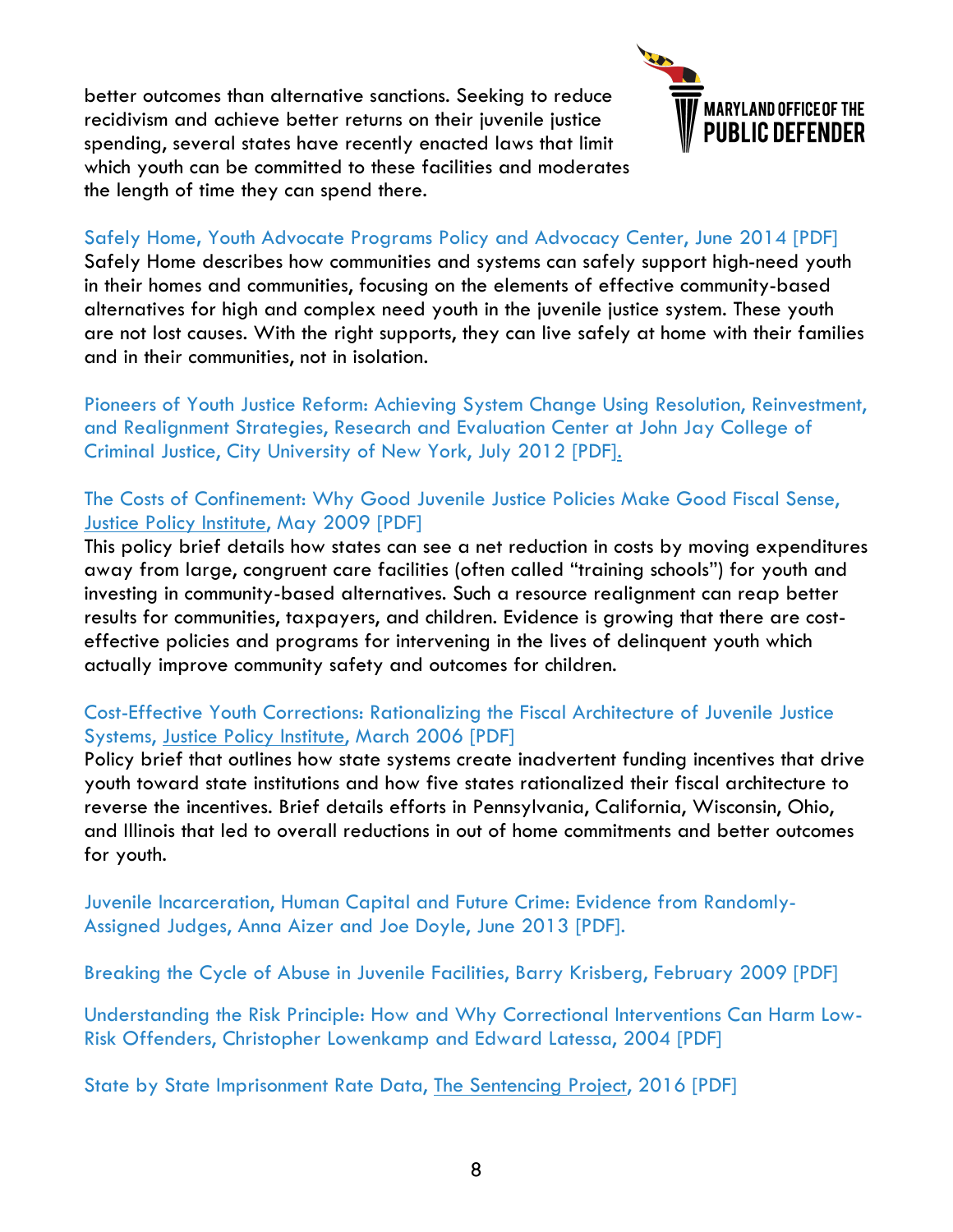# MARYLAND SPECIFIC RESEARCH



#### Baltimore Youth Diversion Assessment, Center for Children's Law and Policy, 2019. [PDF]

This report, prepared as a part of the Baltimore Police Department's Consent Decree process, put in place after the U.S. Department of Justice found a pattern and practice of racially discriminatory policing, illegal stops and searches, illegal use of force, and inadequate investigation into officer misconduct focuses on BPD diversion practices. The report notes important flaws in the juvenile justice system in Baltimore – namely that DJS does not have basic memorandums of understanding in place that designate primary service providers for diversion, which referrals should be sent to each program, the process and timeline for said referrals, or the data that should be collected and reported, nor is there a structure for regular meetings or oversight of the diversion process. CCLP found that except for youth who have committed serious violent crimes and youth who pose a significant threat to public safety, youth referred to the juvenile justice system should be diverted to alternatives to formal system processing whenever possible. The report provides strong support for the proposition that while the standard response to juvenile court involvement in Baltimore has long been to place young people on probation, jurisdictions have developed alternatives to probation and formal system involvement with improved results for young people and public safety.

#### Juvenile Justice Monitoring Unit 2019 Annual Review, Office of the Attorney General, April 2019. [PDF]

Report finds that DJS has not made the changes necessary to develop a positive and therapeutic culture at their placement facilities and calls on DJS to adopt a proven (evidence-based), targeted treatment model instead of the generic behavior management system that currently serves as the foundation of programming at DJS facilities. The report also documents the Maryland State Department of Education Juvenile Services Education System (MSDE JSES) failures to appropriately serve the academic and career preparation needs of the children and young people at these facilities JJMU finds DJS facilities will continue to be at risk of periodic or sustained deterioration and young people at the deepest end of the system will continue returning to their communities without the tools and supports they need to succeed at home. JJMU avers that investing in an approach to juvenile justice that centers on the utilization of remote placement facilities like the Victor Cullen Center, the other four youth centers in western Maryland and the Carter Center on the eastern shore is a barrier rather than a pathway to successful treatment. States, including neighboring Virginia, are closing youth prisons and replacing them with regionalized and community-based treatment programs (residential and non-residential) that are more economical and more effective at improving youth outcomes.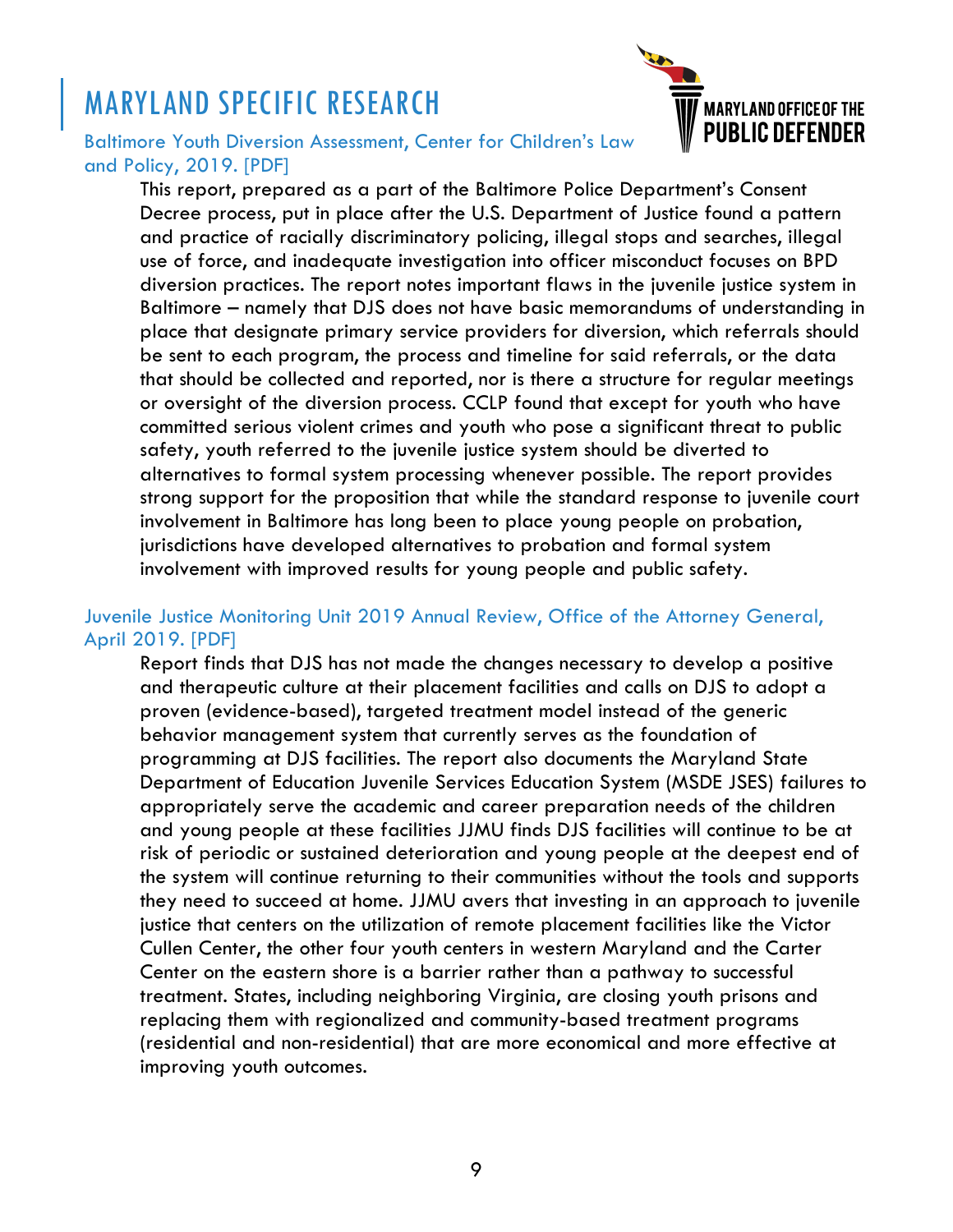#### Doors to Commitment: What Drives Juvenile Confinement in Maryland?, Annie E. Casey Foundation, 2016. [PDF]

This is a quantitative analysis conducted at the request of the Maryland Department of Juvenile Services that found



Juvenile crime in Maryland is lower than it has been in decades. In virtually every state, juvenile confinement has fallen with crime, allowing many states to substantially reduce residential capacity and re-direct public funds to more efficient and effective interventions. But unlike virtually every other state, the dramatic reduction in juvenile crime has not produced a dramatic reduction in Maryland's reliance on juvenile confinement. From 2007-2011, the national commitment rate fell by 29%, while the Maryland commitment rate increased by 10%. Contrary to research and best practice, our analysis found that juvenile confinement in Maryland is not reserved for the riskiest youth. As a result, a significant number of low-risk youth are consuming DJS resources in commitment facilities. Those youth could be held accountable in far less expensive home-based settings that focus on the family and more effectively address youths' needs. Technical violations of probation (VOPs) account for 1 in 3 commitments statewide. In fact, a youth is more than twice as likely to be committed for a VOP as for a violent felony. We also found a striking number of low-risk youth on probation. In 16 counties, low-risk youth account for 50% or more of all probation dispositions

#### JUST KIDS: Baltimore's Youth in the Adult Criminal Justice System, A Report of the Just Kids Partnership to End the Automatic Prosecution of Youth as Adults, 2010 [PDF]

Just Kids Partnership followed 135 individual cases of youth charged as adults in Baltimore City and found a child charged as an adult will, more likely than not, have the charge dismissed or sent back to the juvenile system; that charging youth as adults does not reduce crime; rather, it makes crime worse; that transfer hearings are untimely and judges' decisions are based on unreliable and incomplete information. The report recommends ending automatic adult jurisdiction for children.

#### Don't Throw Away the Key: Reevaluating Adult Time for Youth Crime in Virginia, Legal Aid Justice Center's Just Children Program, December 2009 [PDF]

A report prepared for the Virginia State Crime Commission by the Virginia Legal Aid Justice Center's JustChildren Program. The JustChildren's Program has spent a number of years representing young people at different stages of the transfer process, meeting with stakeholders and families, and researching the issue of children being tried as adults. The report calls on policymakers to reevaluate the transfer system in light of new findings about youth crime, adolescent brain development, and the current transfer system's impact on youth and their communities. It highlights the way that Virginia's transfer system, which like Maryland's allows youth as young as 14 to be treated as adults, is at odds with all other laws and policies in Virginia regarding our children. The report also reveals the extent to which a substantial majority of juvenile justice professionals have been dissatisfied with the current system since its creation and are seeking reform.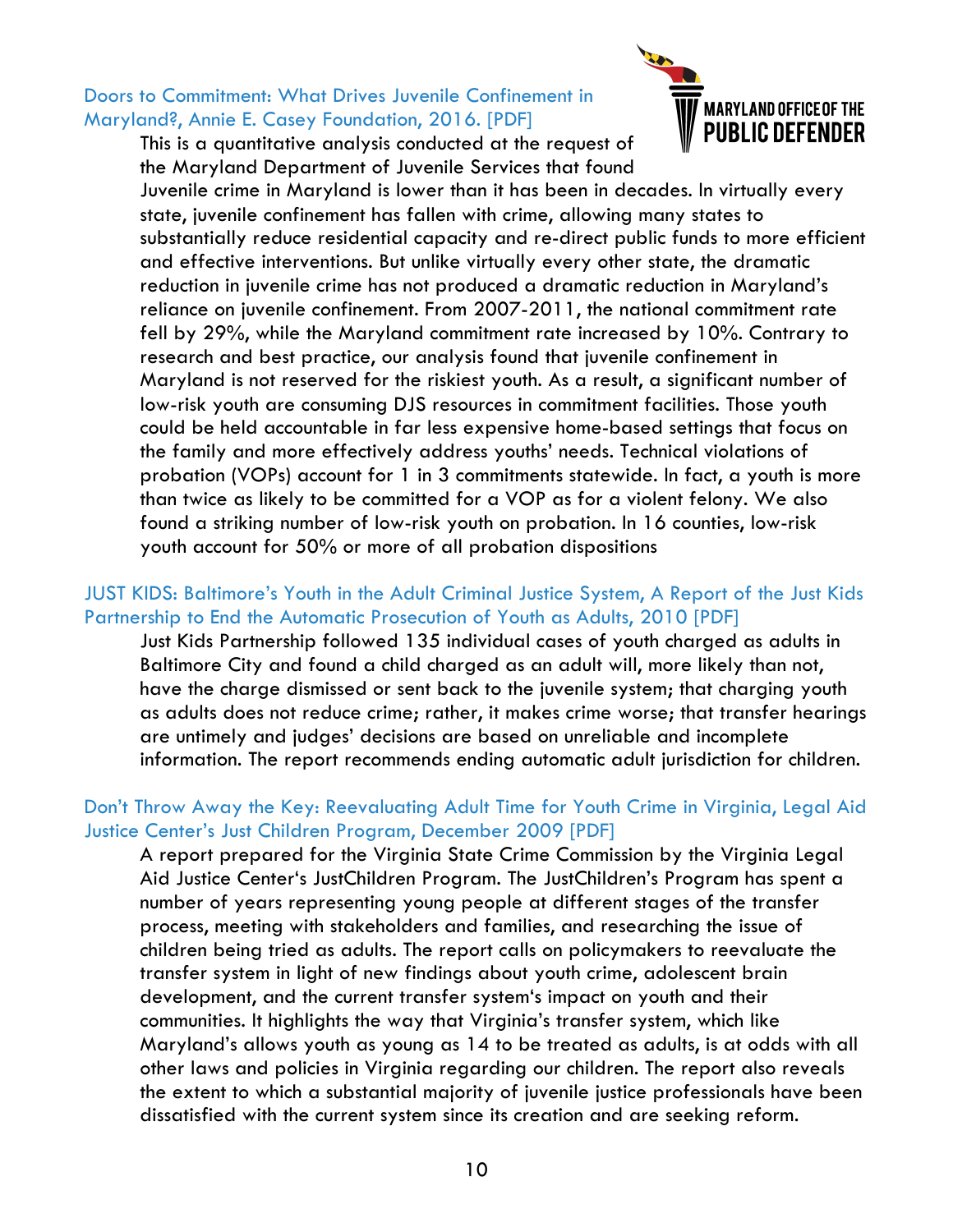

A Tale of Two Jurisdictions: Youth Crime and Detention Rates in Maryland & the District of Columbia, Lisa Feldman, Michael Males and Vincent Schiraldi, 2001. [PDF]

-

"Five years later, the majority of Maryland's detained youth were still confined for nonviolent offenses. An analysis released by the Maryland House of Delegates on March 5, 2001, found that only 10 percent of the youth in detention are detained for violent offenses, and another 23 percent are detained for serious property crimes…This recent data confirms that predominately low-risk youth are being housed in Maryland's secure detention facilities."

<sup>1</sup> Justice Policy Institute, *Sticker Shock 2020: The Cost of Youth Incarceration*, July 30, 2020. http://www.justicepolicy.org/research/12928



<sup>2</sup> Jeremy Arias*, Independent Report Implicates Staff in April Riot at Victor Cullen*, Frederick News Post, Dec. 18, 2018. www.fredericknewspost.com/news/crime\_and\_justice/independent-report-implicates-staff-in-

april-riot-at-victor-cullen/article\_7e6c84b7-131e-562d-85bc-72b484421e5f.html. 3 Maryland Attorney General Juvenile Justice Monitoring Unit, 2018 Annual Report, 8 (2019.) www.marylandattorneygeneral.gov/JJM%20Documents/JJMU\_2018\_Annual\_Report.pdf. "Youth are isolated in remote areas of the state where family and community support is largely absent. Phone and visiting privileges are identical to the allowance given youth in detention centers." <sup>4</sup> No Kids in Prison, Youth Incarceration in Maryland,

www.nokidsinprison.org/explore/maryland/?section=race-interactive, "In Maryland it can cost \$415K/year to incarcerate a child, but only \$15K/year for public education."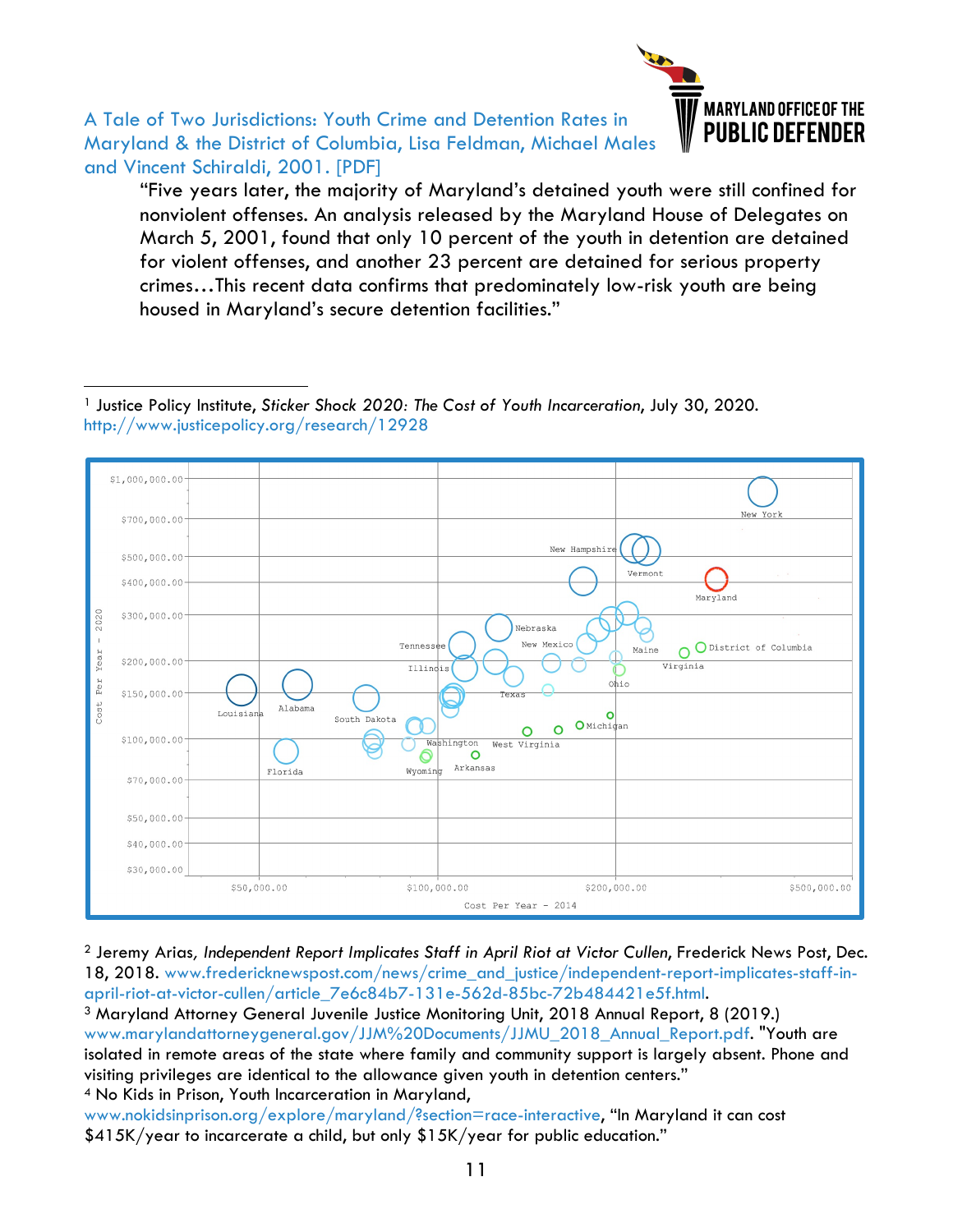

 5 *Supra,* note 4. "DJS has not made the changes necessary to develop a positive and therapeutic culture at their placement facilities…The current state-run model is largely governed by a correctional approach that is hyper-attentive to safety and security issues, privileges youth compliance over normalization and meaningful behavioral change, and isolates children

and young people in remote areas which make family and community supports and resources difficult to access…. For youth sent out-of-home by the courts and DJS, small, specialized, regionally-based community programs that offer individualized services based on the identified needs of each young person are needed. Regionalized and community-based services are more likely to reduce recidivism and are far less expensive than remote congregate institutions that cost hundreds of thousands of dollars per youth per year."

| Name                                      | Type                   | County    | Capacity | ADP Aug<br>2020 | <b>Annual Expenditure</b> | # Served<br><b>FY19</b> |
|-------------------------------------------|------------------------|-----------|----------|-----------------|---------------------------|-------------------------|
| <b>Backbone Youth Center</b>              | <b>Staff Secure</b>    | Garrett   | 24       | 11              | \$19,990,787*             | 103                     |
| <b>Garrett Children's Center</b>          | <b>Hardware Secure</b> | Garrett   | 24       | 4               |                           | 13                      |
| Greenridge Youth Center                   | <b>Staff Secure</b>    | Alleghany | 24       | 9               | \$4,969,720               | 68                      |
| Victor Cullen Center                      | <b>Hardware Secure</b> | Frederick | 48       | 8               | \$9,888,244               | 58                      |
| Mountain View<br>(formerly Carter Center) | <b>Staff Secure</b>    | Garrett   | 6        | $\overline{2}$  | \$3,238,411               | 20                      |
|                                           |                        | Total     | 126      | 34              | 18,096,375.00             | 340                     |

6 Maryland Department of Juvenile Services (DJS), Data Resource Guide FY19, 01/2020.

\* includes the cost of operating Meadow Mountain Youth Center which has since been closed. Meadow Mountain served 78 young people in FY19 and is reflected in the total number of young people served.

<sup>7</sup> Office of Juvenile Justice and Delinquency *Prevention, Intersection between Mental Health and the Juvenile Justice System*, July 2017. www.ojjdp.gov/mpg/litreviews/Intersection-Mental-Health-Juvenile-Justice.pdf

<sup>8</sup> Maryland Attorney General Juvenile Justice Monitoring Unit, *Fourth Quarter Report and 2019 Annual Review*, https://www.marylandattorneygeneral.gov/Pages/JJM/default.aspx.; Annie E. Casey Foundation on behalf of Maryland Department of Juvenile Services, *Doors to DJS Commitment: What Drives Juvenile Confinement in Maryland*?, January 2015.

https://djs.maryland.gov/Documents/publications/AECF%20Assessment%20of%20MD%20Dispositions% 20-%20Updated%20March%2016%20-%20Final%20PDF.pdf <sup>9</sup> *Id.*

<sup>10</sup> Dept. of Juvenile Services, *FY19 Data Resource Guide,* https://djs.maryland.gov/Pages/Data-

Resource-Guides.aspx; See also, Justice Policy Institute, *Sticker Shock*, s*upra* endnote 1.

<sup>11</sup> *Supra*, note 2.

<sup>12</sup> *Id*., page 4.

<sup>13</sup> National Research Council, *Reforming Juvenile Justice: A Developmental Approach*, 2013. Committee on Assessing Juvenile Justice Reform, Bonnie et al., Eds. Committee on Law and Justice, Division of Behavioral and Social Sciences and Education. Washington, DC: The National Academies Press. See also, e.g., Ryan, J.P., et al., *First-Time Violent Juvenile Offenders: Probation, Placement, & Recidivism*, SOCIAL WORK RESEARCH, Vol. 38, No. 1 (Mar. 2014), p.8 (internal citations omitted); Gatti et al., *Iatrogenic Effect of Juvenile Justice*, JOURNAL OF CHILD PSYCHOLOGY & PSYCHIATRY 50 (8) (2009): 991-998; Andrews, Enhancing *Adherence to Risk-Need Responsivity: Making Quality a Matter of Policy*, CRIMINOLOGY & PUBLIC POLICY 5 (3) (2006): 595-602; Lowenkamp et al., *The Risk Principle in Action: What Have We Learned From 13,676 Offenders and 97 Correctional Programs?*, CRIME & DELINQUENCY 52 (2006); Lowenkamp &